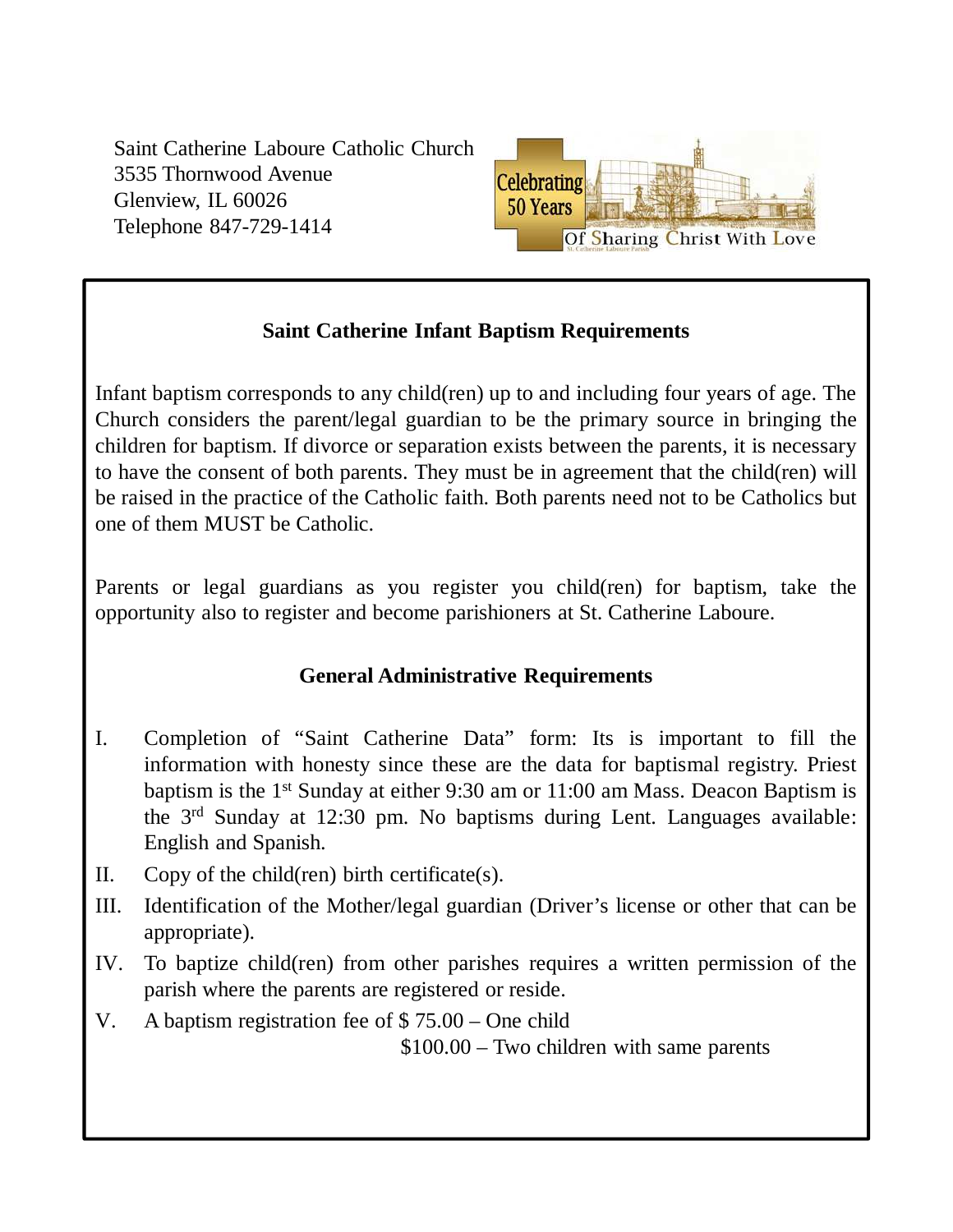

### \***Sponsors (Godparents) Requirements**

- I. The minimum of one godparent is required. Two are allowed. Where there are two, one can be selected from each gender. While depending with cultural traditions there might be more than two godparents, only two godparents are entered in baptism registry and in the certificate. So be sure to select the "principal" godparents.
- II. God parents must be fully initiated Catholics (have received the sacrament of Baptism, First Communion and Confirmation), and are practicing Catholics. They must also be at least 16 years old.
- III. If godparents are married, it needs to be in the Catholic Church.
- IV. When not a member of St. Catherine Laboure, one needs to obtain a verification letter or form from his/her parish stating that he/she is eligible to be a godparent.
- V. If a selected godparent is unable to attend the actual baptism of the child(ren) a stand in or "proxi" is allowed. Please let the priest/deacon know.

#### **Formation Requirements**

- I. Parent/legal guardians and godparents are required to attend a baptism preparation session with one of the priests or deacons. The prep-class will be scheduled at the time of sign up.
- II. If unable to attend the baptism session, one may attend a class/workshop offered by another parish. A letter/form confirming attendance at a workshop in another parish mush be submitted to St. Catherine Laboure.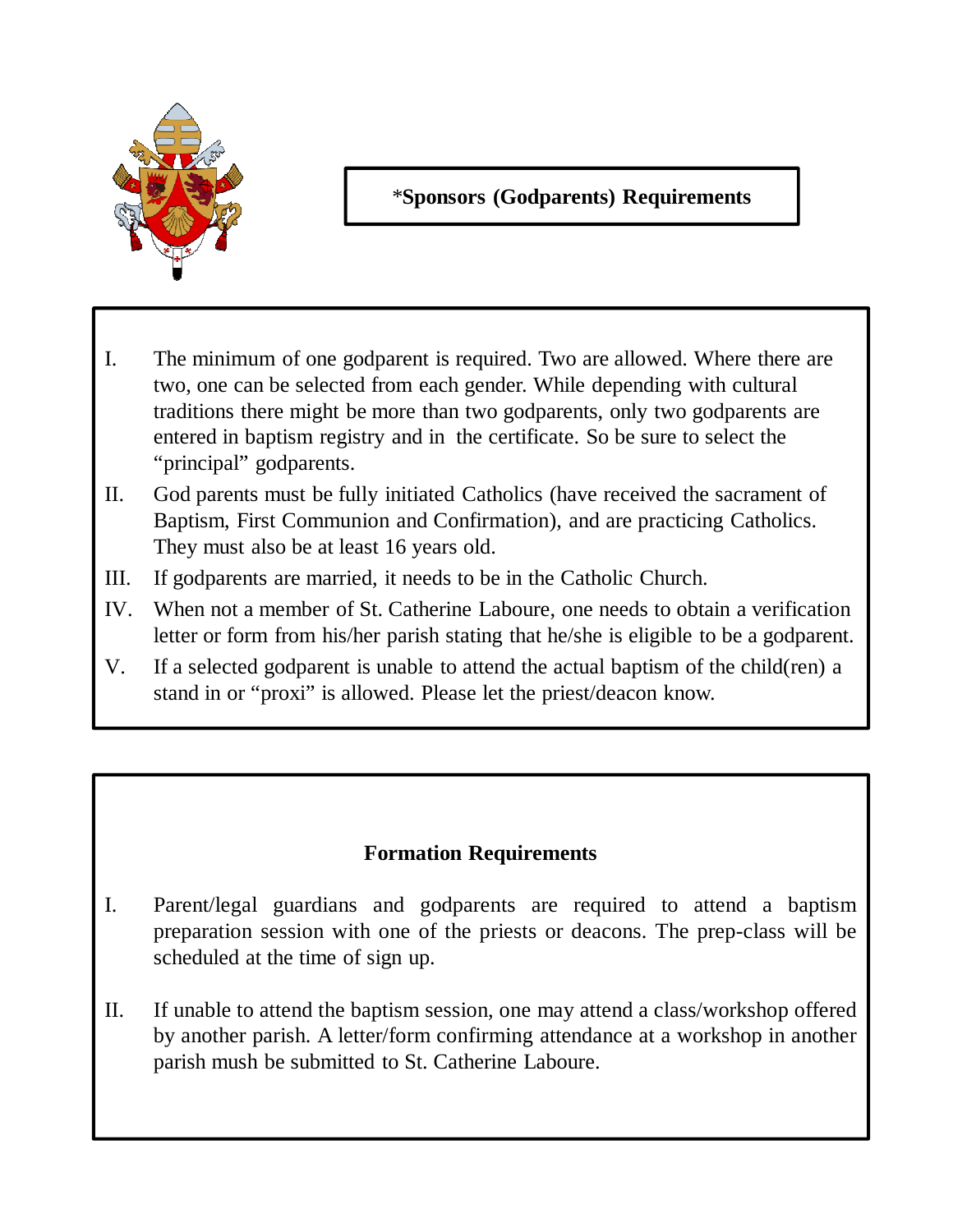## Baptismal Data Saint Catherine Laboure Catholic Church 3535 Thornwood Avenue Glenview, IL 60026 847- 729-1414

*"Go, therefore, and make disciples of all nations, baptizing them in the name of the Father, and of the Son, and of the Holy Spirit". Matthew 28: 19*

| Was there an emergency Baptism? Yes |     | N <sub>0</sub> |  |
|-------------------------------------|-----|----------------|--|
| Child Adopted?                      | Yes | N <sub>o</sub> |  |
|                                     |     |                |  |
|                                     |     |                |  |
|                                     |     |                |  |
|                                     |     |                |  |
|                                     |     |                |  |
|                                     |     |                |  |
|                                     |     |                |  |
|                                     |     |                |  |
|                                     |     |                |  |
|                                     |     |                |  |
|                                     |     |                |  |